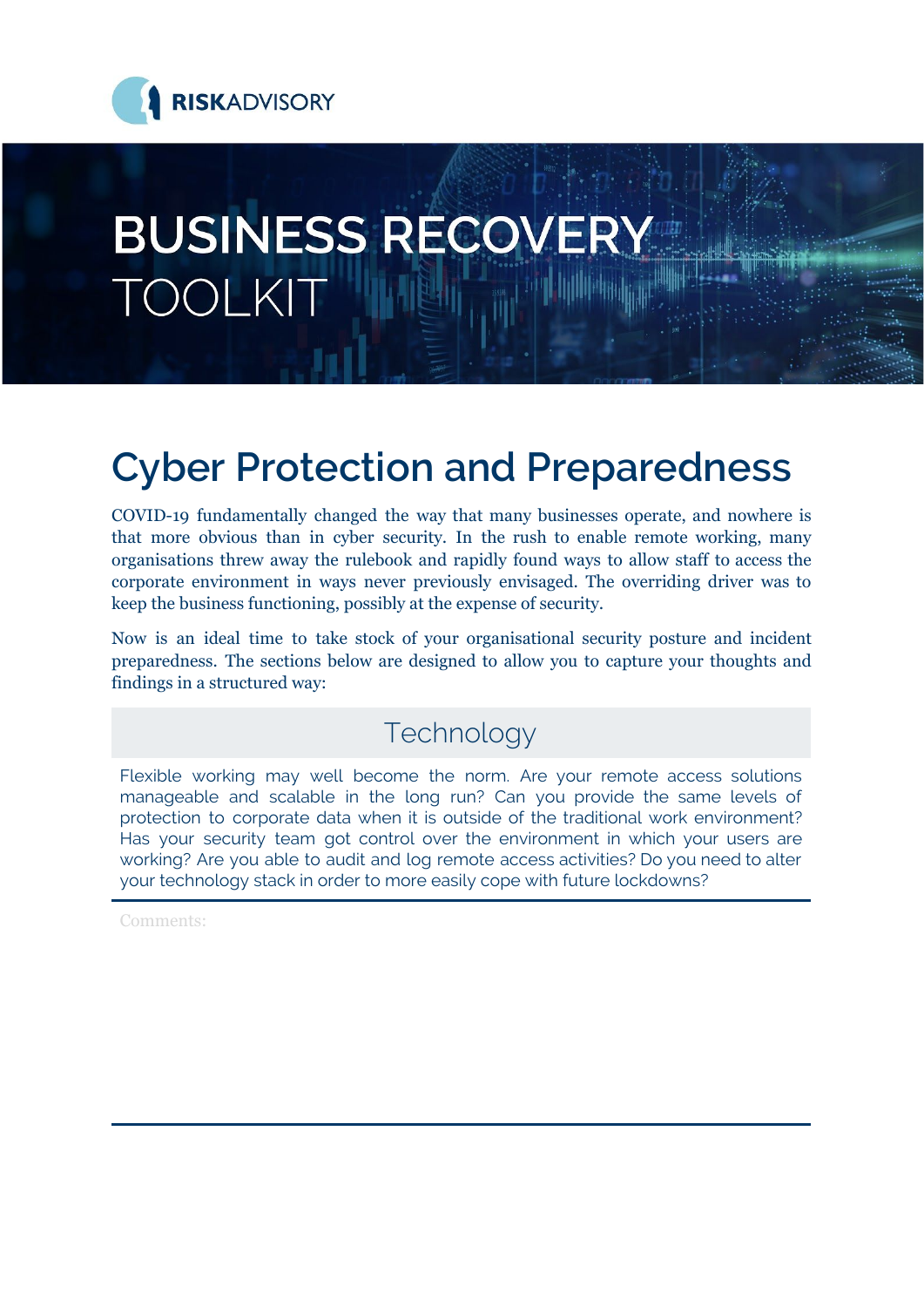#### Preparedness

With Covid-19 related attacks on the increase, how well prepared is your organisation to respond to a cyber incident? Do your existing plans and structures still work when the team may be geographically dispersed? Are your outsourced IT and security providers able to support you remotely if required? Is there an up-to-date picture of your network? Are you confident that you know where all your corporate data now exists? Have you rehearsed and tested your response plans?

Comments:

#### Process

Did your organisation already have a Working At Home policy? Does it need revisiting in light of recent changes? Are you able to identify, remediate and quantify the impact of a breach when the source may be on an employee's personal device, located at their home? What is the process for updating the corporate risk register in light of the rapid changes to architecture and working practices? How are you keeping abreast of the cyber threat landscape?

Comments: